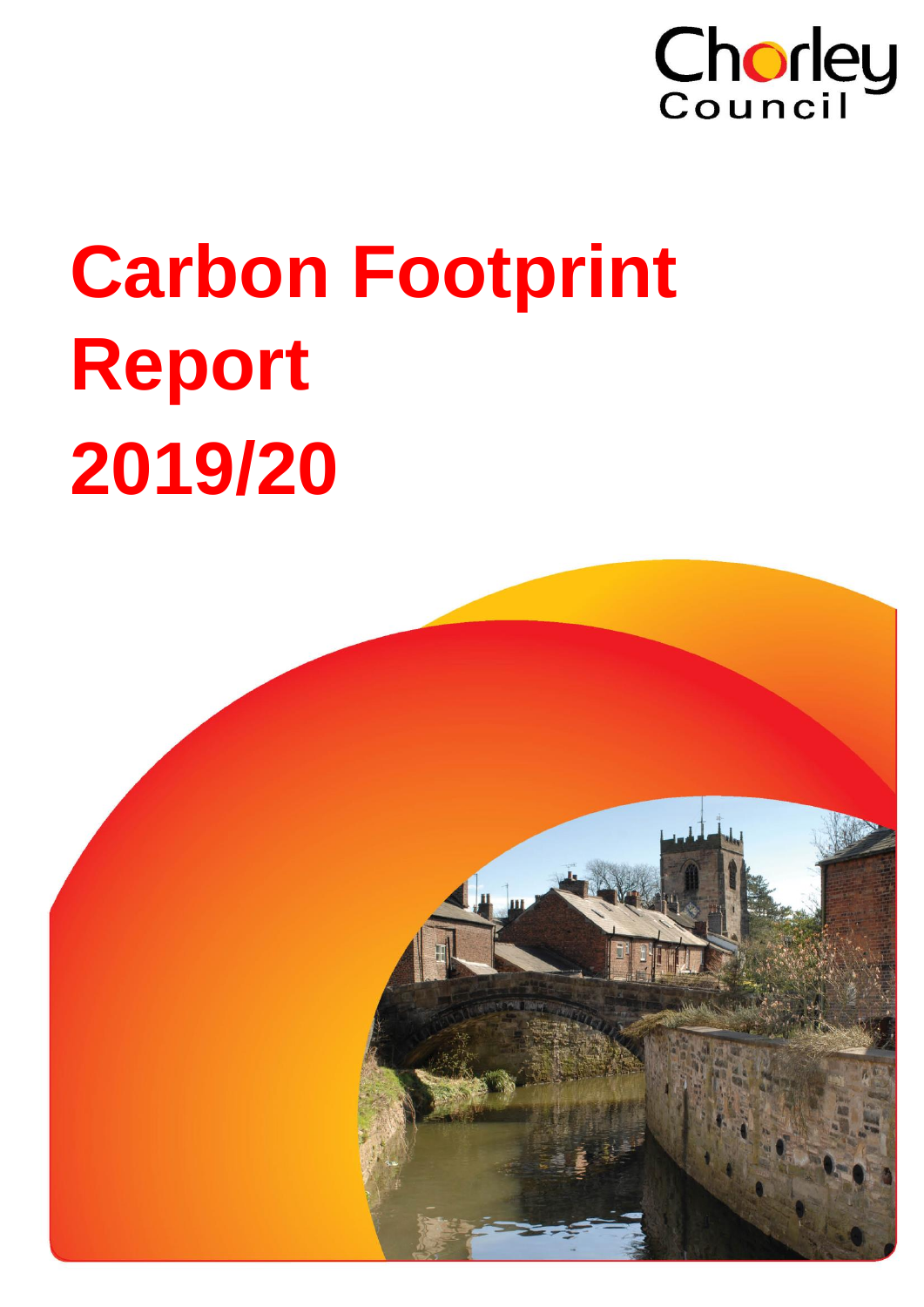# **Table of Contents**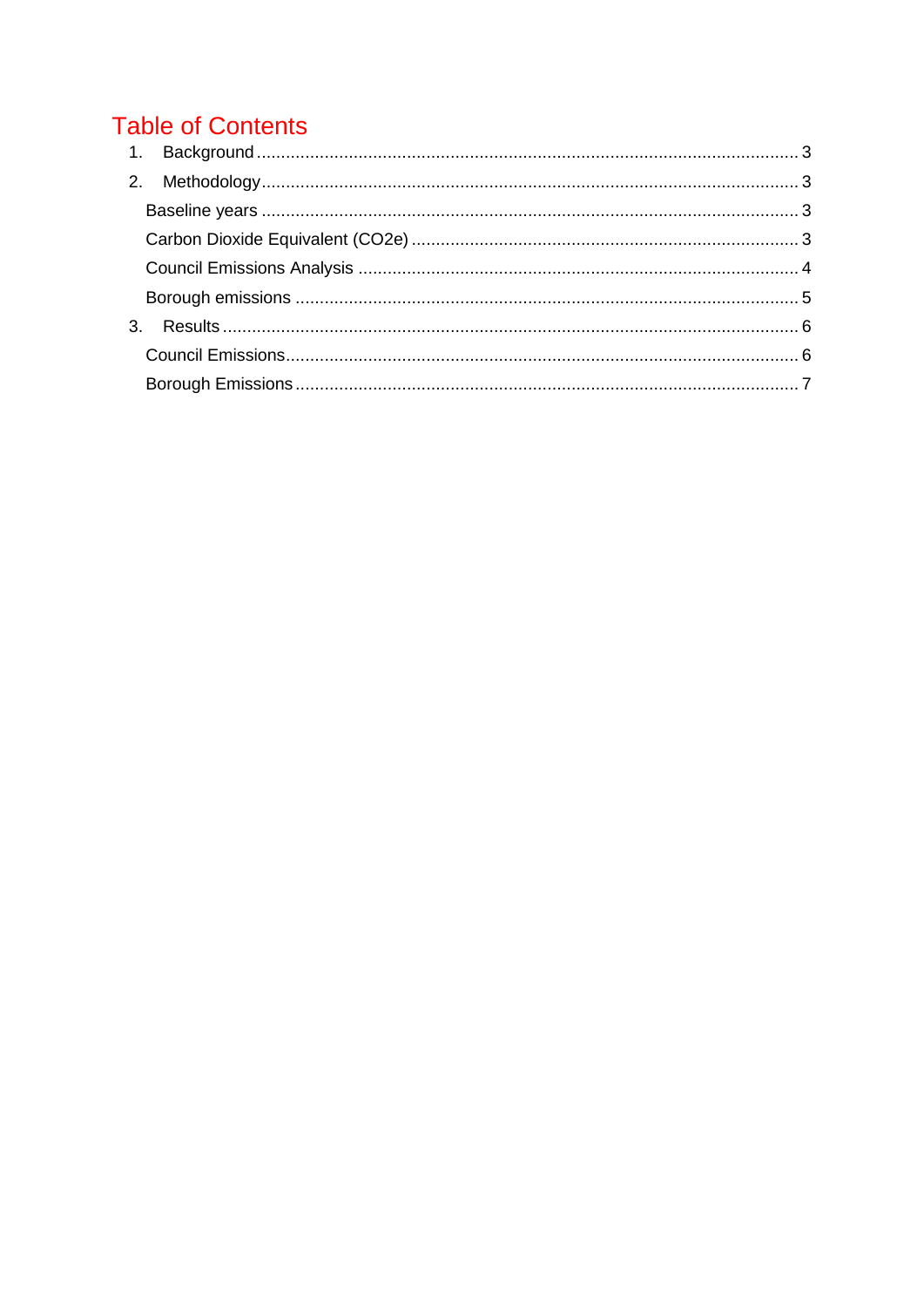# <span id="page-2-0"></span>**1. Background**

- 1.1. Chorley Council declared a climate emergency in November 2019 and set the ambitious goal of being net zero by 2030.
- 1.2. Within the Climate Change Strategy 2022 a priority was set to monitor the Councils and borough emissions on an annual basis to monitor progress towards the 2030 goal and inform future work and actions.
- 1.3. A carbon footprint is a measure of the greenhouse gas emissions released by an individual, organisation or communities' activities. The carbon footprint for the Council as an organisation and the borough have been calculated.
- 1.4. As a tier 2 authority, the council does not have the level of direct control over the borough as it does over its own resources. However, analysis of borough emissions allows for the identification of key emitting sectors that the council can support to reduce carbon emissions.

# <span id="page-2-1"></span>**2. Methodology**

#### <span id="page-2-2"></span>Baseline years

2.1. The financial year 2019/20 was chosen as the baseline year as it was the most readily available data set following the Councils declaration of a climate emergency. The borough data is published with a two-year time lag therefore 2019 is the most recent dataset for the borough as a whole.

#### <span id="page-2-3"></span>Carbon Dioxide Equivalent (CO2e)

- 2.2. Each Greenhouse Gas varies in potency, which relates to their ability to trap heat in the atmosphere. For example, methane is 80 times more potent than carbon dioxide. Therefore, to standardise results, all the Greenhouse Gases are collectively expressed under a single value termed the carbon dioxide equivalent (CO2e).
- 2.3. CO2e accounts for the seven main Greenhouse Gases that contribute to climate change, as detailed in Table 1.
- 2.4. CO2e conversion factors are set by the Department for Business, Energy & Industrial Strategy (BEIS) on an annual basis.

*Table 1: Details of the seven main Greenhouse Gases, expressed under Carbon Dioxide Equivalent (CO2e), and the main sources for these emissions.*

| <b>Greenhouse Gases</b> | <b>Main Sources of Greenhouse Gases</b> |
|-------------------------|-----------------------------------------|
| Carbon Dioxide (CO2)    | - Coal, Oil and Gas (Fossil Fuels)      |
|                         | Manufacturing                           |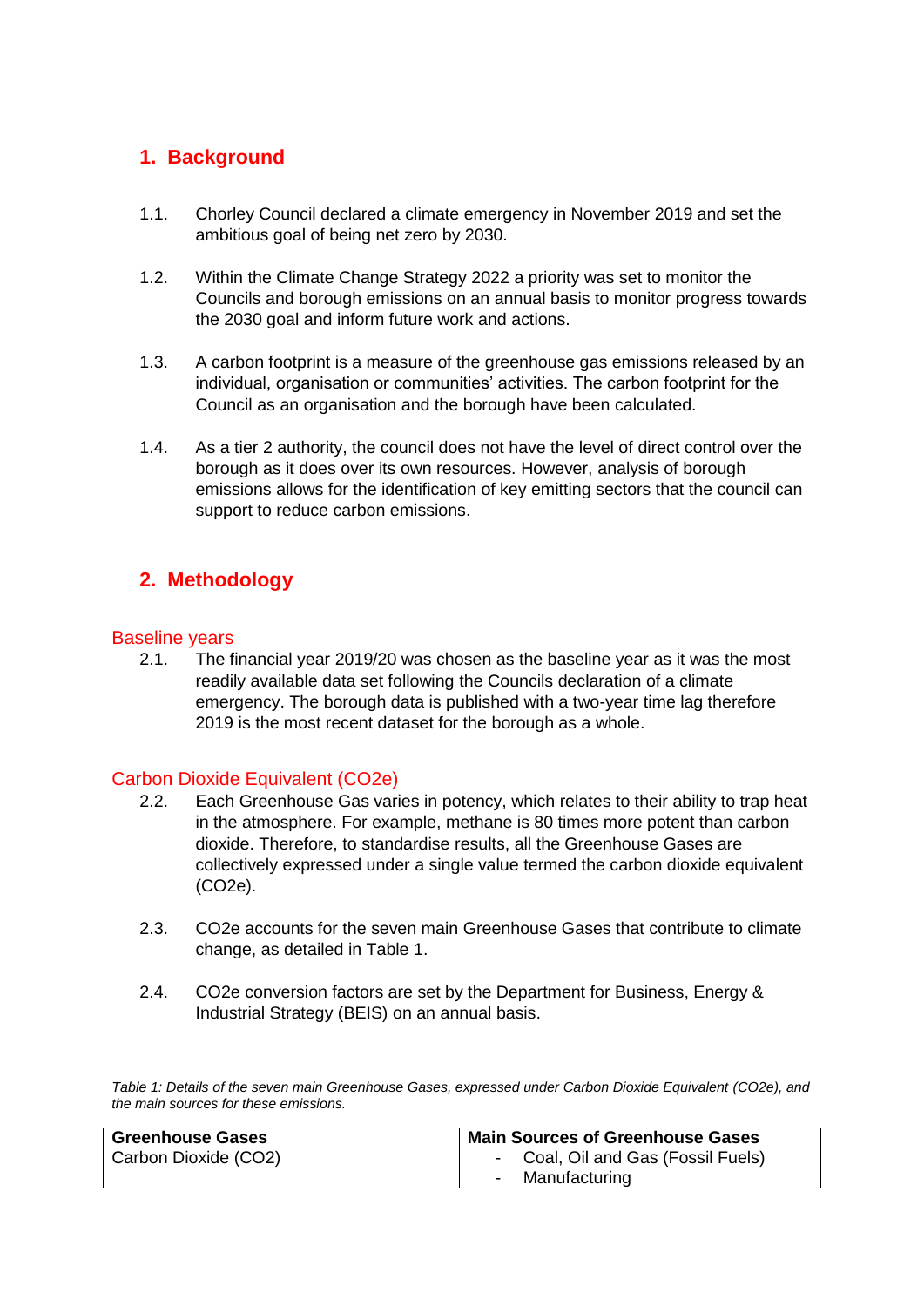|                              | <b>Cement Production</b> |
|------------------------------|--------------------------|
|                              | Deforestation            |
| Methane (CH4)                | Livestock                |
|                              | Organic waste            |
| Nitrous Oxide (N2O)          | Agriculture fertiliser   |
|                              | Waste management         |
| Fluorinated Gases (F-Gases): |                          |
| -Hydrofluorocarbons (HFCs)   | Refrigeration            |
| -Perfluorocarbons (PFCs)     | Aerosols                 |
| -Sulphur Hexafluoride (SF6)  |                          |
| -Nitrogen Trifluoride (NF3)  |                          |

### <span id="page-3-0"></span>Council Emissions Analysis

#### *Scope*

2.5. Greenhouse gas emissions are catagorised into three groups known as 'Scopes' which are the most internationally used tool, defined within the Greenhouse Gas Protocol. Definitions and activities of each scope can be found in Table 2.

*Table 2: Description of the emission sources included within the Councils carbon footprint within each scope*

|         | <b>Greenhouse Gases Emissions Scopes</b>                                                                                    | Activities                                                                                                                                                                 |
|---------|-----------------------------------------------------------------------------------------------------------------------------|----------------------------------------------------------------------------------------------------------------------------------------------------------------------------|
| Scope 1 | Direct emissions from sources owned or<br>controlled by the organisation                                                    | Gas for heating<br><b>Council Buildings</b><br>Fuel consumption<br>from council fleet                                                                                      |
| Scope 2 | Indirect emissions (owned) produced by<br>consuming purchased energy from a utility<br>provider                             | <b>Electricity for</b><br>building use                                                                                                                                     |
| Scope 3 | Indirect emissions (not owned) produced<br>from Council activities but at sources not<br>owned or controlled by the Council | Staff business travel<br>Transmissions and<br>distribution losses<br>within the supply<br>chain<br>Well to Tank<br>emissions during<br>energy production<br>Waste disposal |

#### *Missing data*

- 2.6. The Council has worked to collect all available to ensure the Council carbon footprint is accurate and well informed. With that being said some data is missing or has been excluded, details of each can be found below in Table 3.
- 2.7. It is unlikely that this missing and excluded data is likely to have a large impact on the overall carbon footprint.

*Table 3: Missing data for the 2019/20 carbon footprint calculations*

| <b>Missing Data</b> |                         | <b>Outcome</b>        |
|---------------------|-------------------------|-----------------------|
| Scope 1             | 2019 Annual Fleet Miles | An annual average was |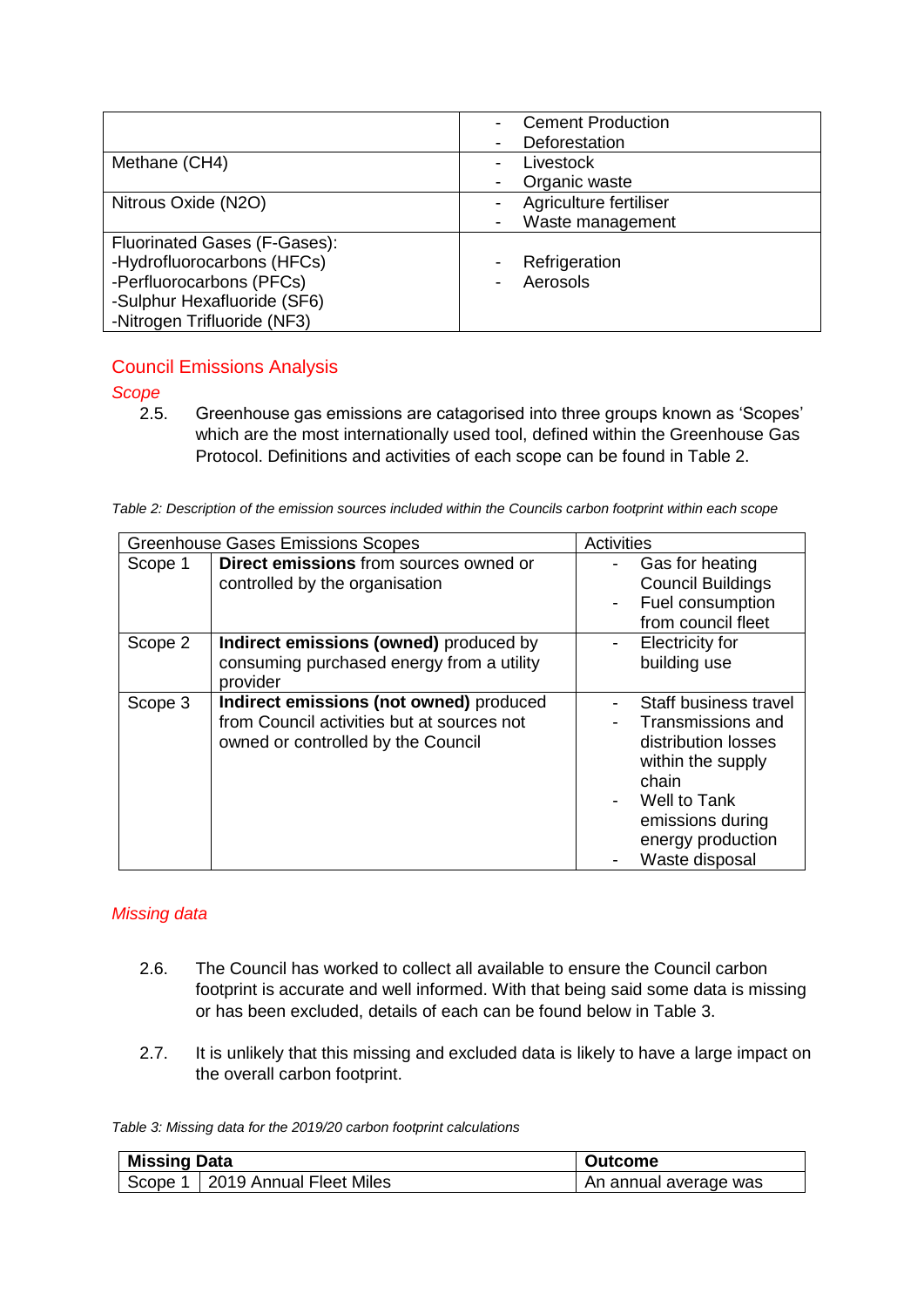|         |                                                | calculated with the fleet<br>miles of one month for<br>calculations                            |
|---------|------------------------------------------------|------------------------------------------------------------------------------------------------|
|         | Assets which the Council own but are not in    | Excluded due to lack of                                                                        |
|         | charge of electricity or gas                   | control over sources                                                                           |
| Scope 3 | Recycling data for a number of assets not held | Excluded due to lack of<br>figures, overall waste and<br>recycling emissions still<br>included |
|         | Procurement and material use                   | Excluded due to lack of<br>data                                                                |
|         | Business use of public transport               | Excluded due to lack of<br>data                                                                |

#### *Conversion factors*

- 2.8. The methodology behind the calculation of GHG emissions is through the application of documented and approved GHG emission conversion factors. These factors are calculated ratios which relate emissions to a proxy measure of activity from an emissions source.
- 2.9. Further detail on the methodology and emissions factors can be found at; Government conversion factors for company reporting of greenhouse gas emissions - GOV.UK (www.gov.uk)
- 2.10. The data of emission source used, also known as activity data, is multiplied by the relevant emission factor to calculate CO2e equivalent emissions

CO2e= activity data x emission conversion factor

2.11. Emission factors for the 2019 period can be found on; Greenhouse gas reporting: conversion factors 2019 - GOV.UK (www.gov.uk)

#### <span id="page-4-0"></span>Borough emissions

#### *Data Source*

- 2.12. Each year, BEIS produce estimates of carbon dioxide emissions at a local authority and regional level. These statistics provide the most reliable and consistent breakdown of CO2 emissions across the country, using nationally available data sets.
- 2.13. The data provided covers estimated emissions for the period between 2005 and 2019. This is due to a two-year time lag between publishing figures.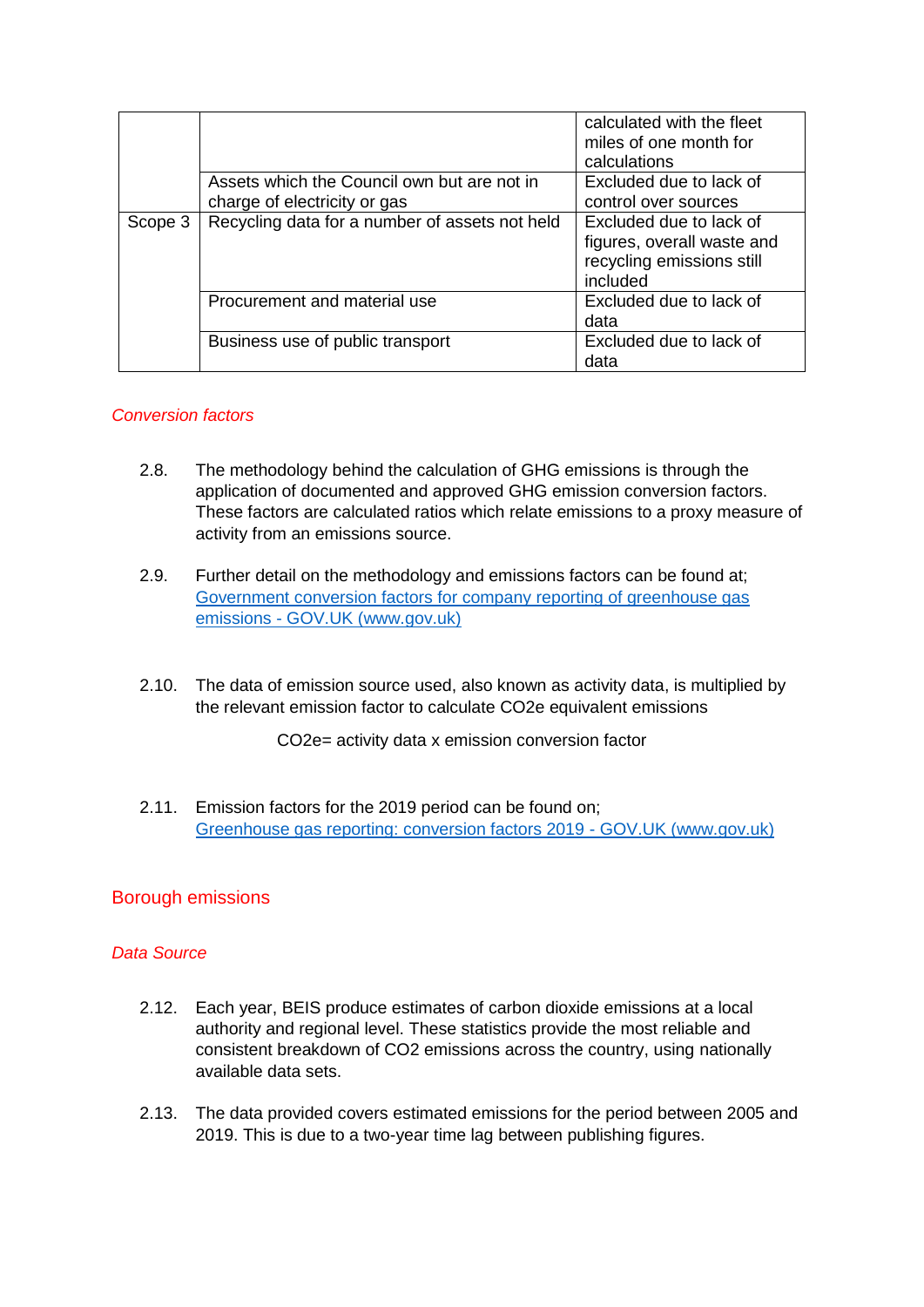2.14. The raw data is published on the GOV.UK website and is accessible via the following link: [https://www.gov.uk/government/statistics/uk-local-authority-and](https://www.gov.uk/government/statistics/uk-local-authority-and-regional-carbon-dioxide-emissions-national-statistics-2005-to-2019)[regional-carbon-dioxide-emissions-national-statistics-2005-to-2019](https://www.gov.uk/government/statistics/uk-local-authority-and-regional-carbon-dioxide-emissions-national-statistics-2005-to-2019)

#### *Sub sectors*

2.15. The emissions sources for each borough are split across three main end-user sectors: Industry and Commercial, Domestic and Transport. These are further broken down to individual subsectors, as detailed in Table 4 below.

*Table 4: Main sectors and subsectors representing emission sources across the borough.*

| <b>Industrial and</b><br><b>Commercial</b> | <b>Domestic</b> | <b>Transport</b> |
|--------------------------------------------|-----------------|------------------|
| - Electricity                              | - Electricity   | - A Roads        |
| - Gas                                      | - Gas           | - Minor Roads    |
| - Large Industrial                         | - Other Fuels   | - Other          |
| Installations                              |                 |                  |
| - Other Fuels                              |                 |                  |
| - Agriculture                              |                 |                  |

2.16. An additional sector is Land Use, Land Use Change and Forestry (LULUCF). This is omitted from the main dataset, as BEIS do not consider this sector to be within the scope of local authorities.

# <span id="page-5-0"></span>**3. Results**

#### <span id="page-5-1"></span>Council Emissions

- 3.1. Overall, the total Council CO2e emissions for 2019/20 was 1,662,632 kg CO2e.
- 3.2. The distribution of emissions across each activity and subsequent scope is shown in Figure 1 and Table 5. The three most significant sources of emissions were:
	- a. Mains Gas, 64% of total emissions (1,079,572 kg Co2e)
	- b. Mains Electricity, 31% of total emissions (529,004 kg CO2e)
	- c. Fleet Transport, 2% of total emissions (37,205 kg CO2e)

*Figure 1: Chorley Council source emissions (CO2e) for 2019/20*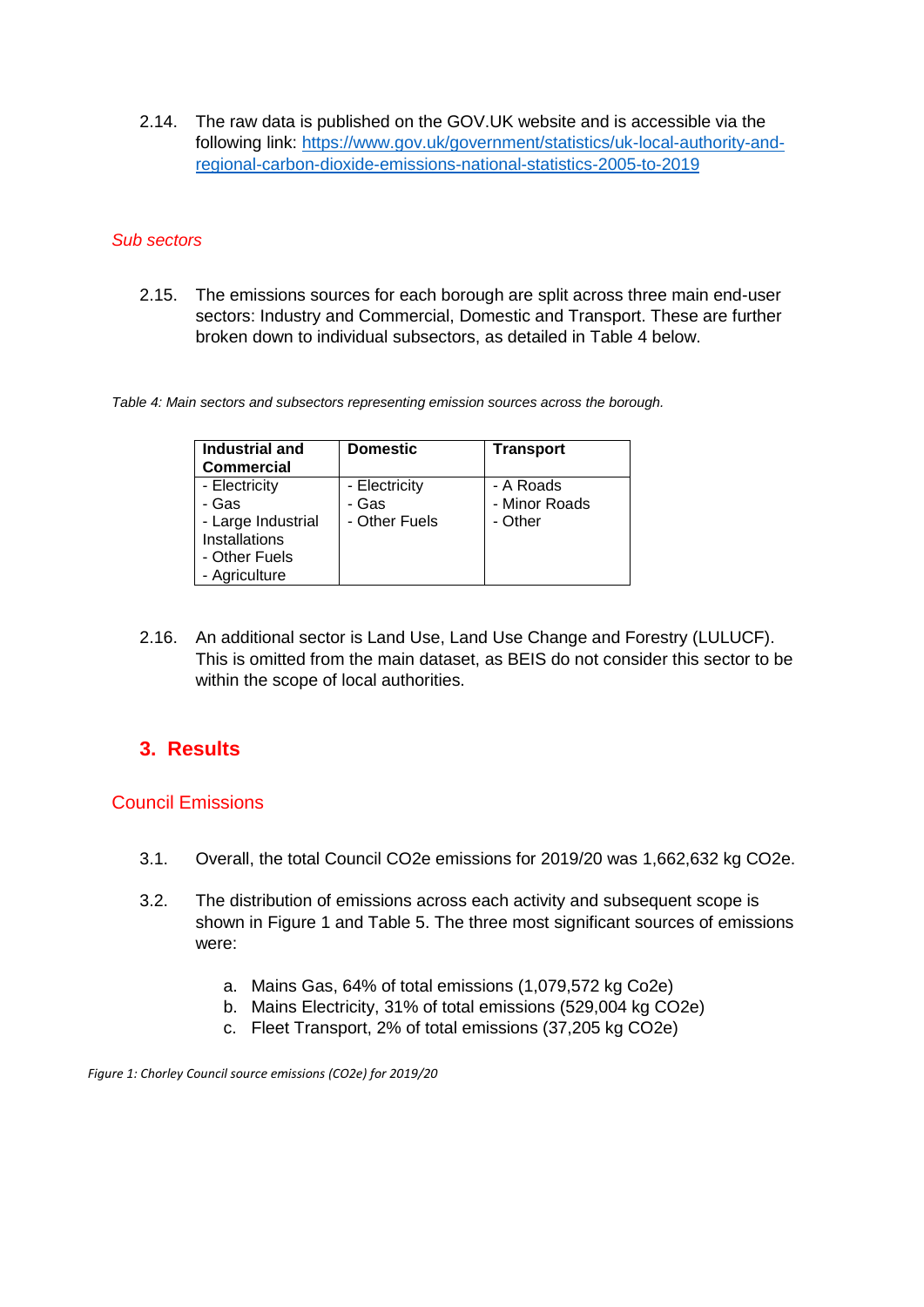

#### Sources CO2e Emissions for 2019/20

*Table 5: Proportion of Chorley Council emissions per scope*

| <b>Scope</b> | <b>Proportion of</b><br>emissions       |
|--------------|-----------------------------------------|
| Scope 1      | 67% (1,116,777 kg<br>CO <sub>2e</sub> ) |
| Scope 2      | 32% (529,004 kg<br>CO <sub>2e</sub> )   |
| Scope 3      | 2% (43938 kg CO2e)                      |

#### <span id="page-6-0"></span>Borough Emissions

3.3. The total fuel (gas, electricity, coal, biowaste, petrol, diesel) used within the borough for 2019 was 241 kt CO2 of which transport was the largest contributing sector. Shown in Figure 2.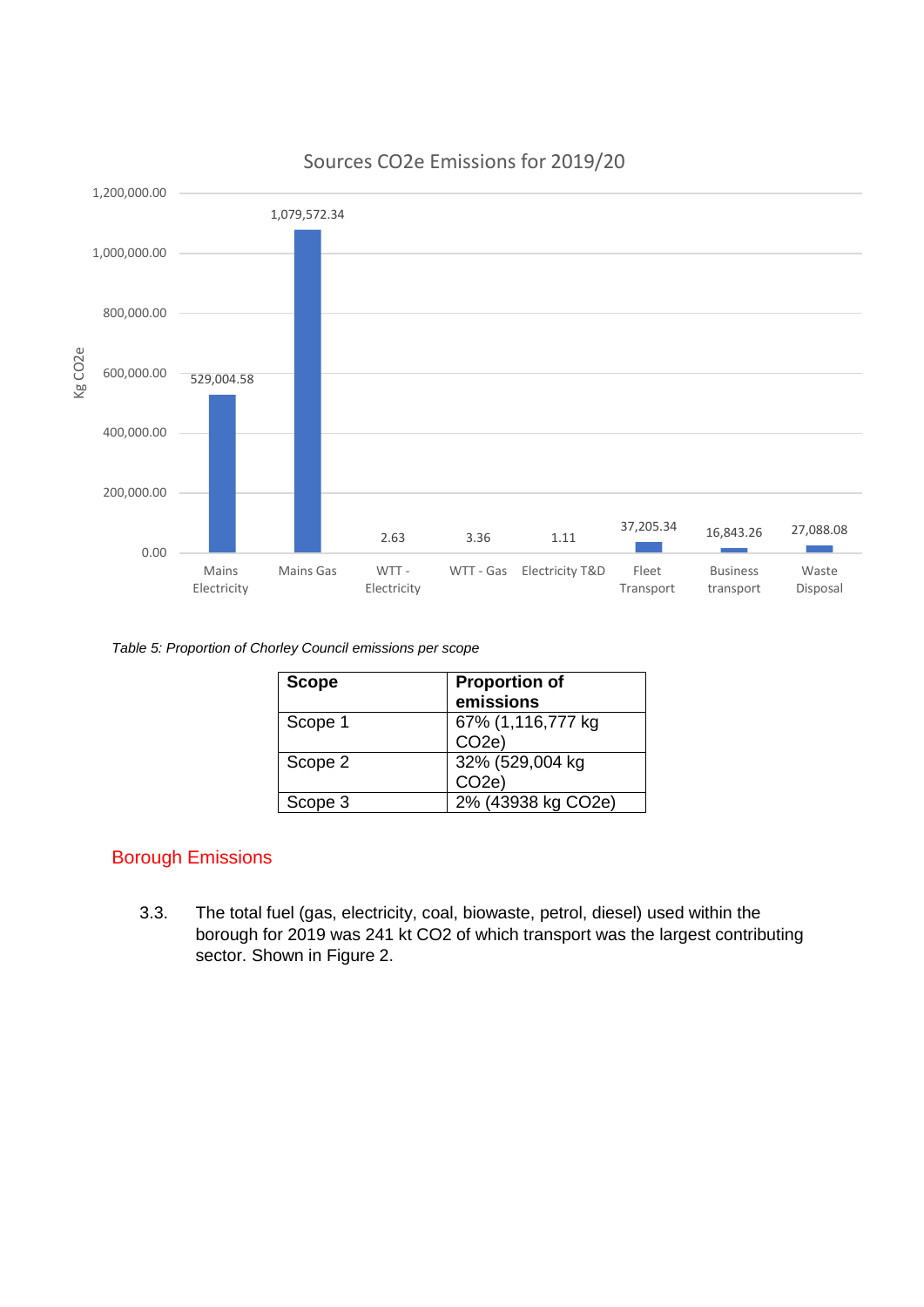#### *Figure 2: Chorley Borough total fuel use and sector contribution between 2005 and 2019*

Date Source: <https://www.gov.uk/government/statistics/uk-local-authority-and-regional-carbon-dioxide-emissions-national-statistics-2005-to-2019>



- 3.4. Overall estimated CO2 emissions for the Chorley borough in 2019 was 651.9 kt CO2 emissions. The emissions between 2005 and 2019 have been gradually decreasing.
- 3.5. With an estimated 2019 population of 118,600 which equates to 5.5 t CO2 per capita.

*Figure 3: Chorley borough CO2 emissions between 2005 and 2019*

*Date Source: [https://www.gov.uk/government/statistics/uk-local-authority-and-regional-carbon-dioxide-emissions-national](https://www.gov.uk/government/statistics/uk-local-authority-and-regional-carbon-dioxide-emissions-national-statistics-2005-to-2019)[statistics-2005-to-2019](https://www.gov.uk/government/statistics/uk-local-authority-and-regional-carbon-dioxide-emissions-national-statistics-2005-to-2019)*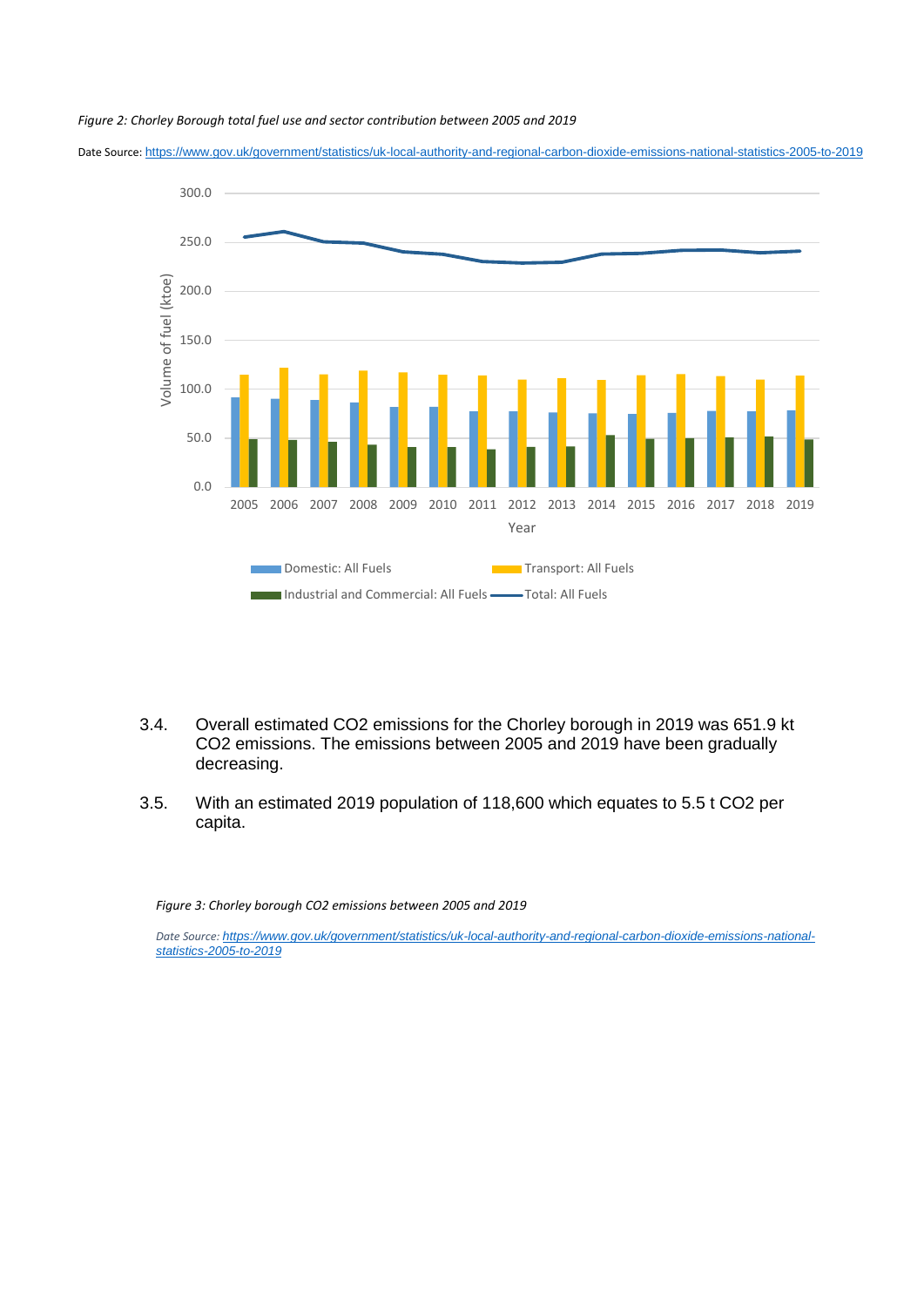

## **4. Moving Forward**

- 4.1. This dataset represents the baseline figures for comparison moving forward and will be used to inform actions within Climate Change strategy updates and progression of decarbonisation activities.
- 4.2. Further progressions and actions can be made once the baseline dataset is compared against recent carbon footprints.
- 4.3. The carbon footprint will be monitored annually with future and update reports will be produced moving forward

#### The Council

- 4.4. With gas and electricity accounting for over two thirds of the Councils emissions, the decarbonisation of the assets is essential. The Council will determine the feasibility and carbon reduction of adding carbon reducing measures to the main Council assets.
- 4.5. The third highest emission source was the fleets transportation. This data source was averaged due to the lack of a full annual set, measures will be taken so that a more accurate dataset can be collected in 2022. The Council will continue to progressively electrify the fleet as a long-term action within the climate change programme.

#### The Borough

4.6. Whilst it is clear that overall emissions from the borough are reducing work within the community and which businesses can be taken to aid in the lowering of emissions as the borough.